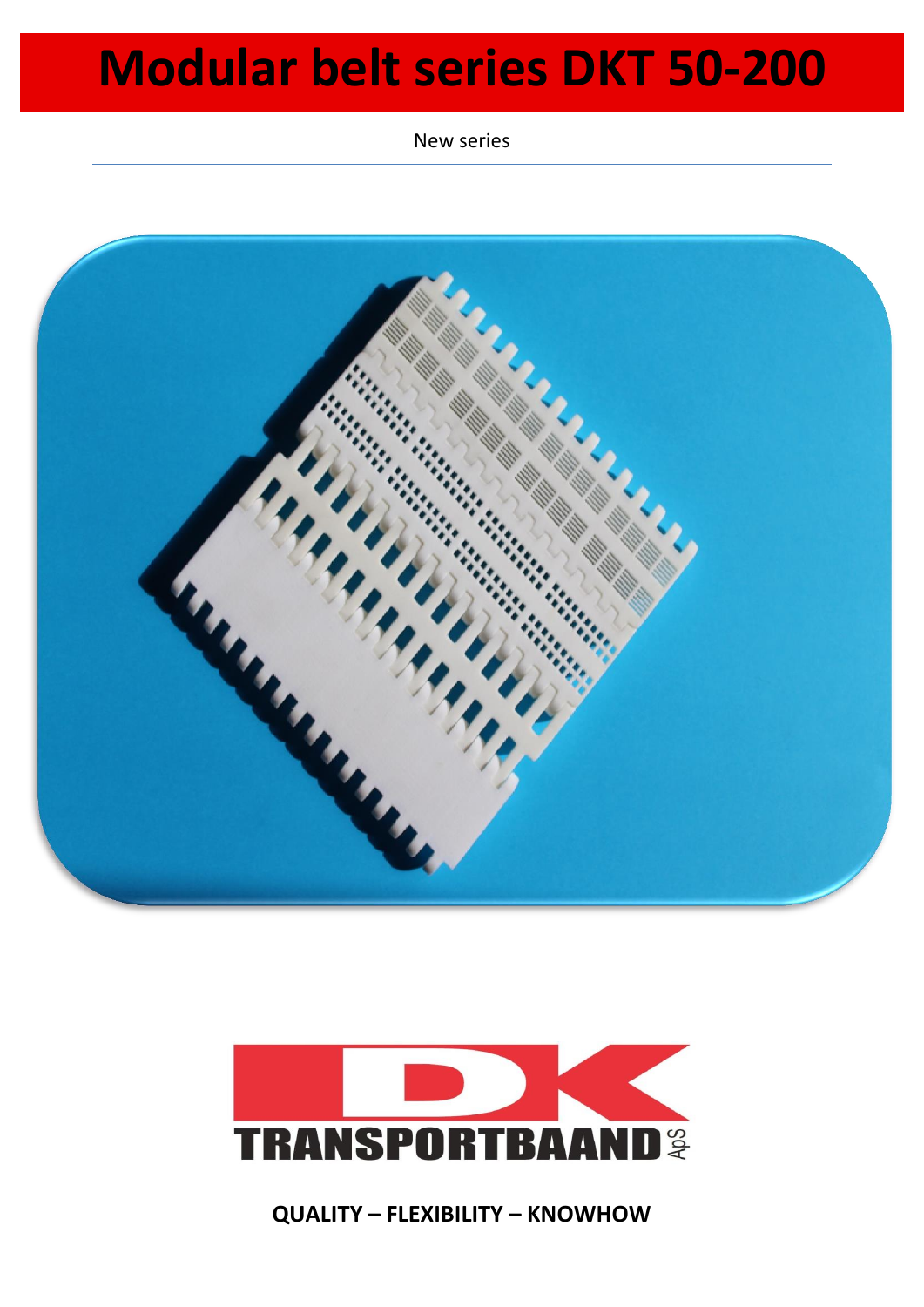**DK Transportbaand has developed our new 50mm pitch belt series DKT 50-200 designed especially for the food industry. We have manufactured hybrid belts for the food industry for more than 50 years where we have combined plastic modules with stainless steel rods and reinforcement links. This is also possible with series DKT 50-200 but we now also have the possibility to build a clean modular belt in plast with plast rods and locks.**

**The series DKT 50-200 is a strong and Easy to clean belt with rounded and even surface. The hinges on the modules opens up for Easy to clean with its conical design.** 

**We supply series DKT 50-200 in 4 versions:**

#### **DKT 50-208**

- **Flat-top belt with closed surface**
- **Suitable for: Transportation of vegetables, meat, fish, fruit where drain is not needed. Often used for cut lines**.

| <b><i><b><i><u>CELLESS CREATED</u></i></b></i></b> |  |  |  |  |  |  |  |  |  |  |  |  |  |  |  |  |  |  |
|----------------------------------------------------|--|--|--|--|--|--|--|--|--|--|--|--|--|--|--|--|--|--|
|                                                    |  |  |  |  |  |  |  |  |  |  |  |  |  |  |  |  |  |  |
|                                                    |  |  |  |  |  |  |  |  |  |  |  |  |  |  |  |  |  |  |

#### **DKT 50-220**

- **Perforated belt with opening 3x3,5mm, opening area 20%**
- **Suitable for: Transportation of vegetables, meat, fish, fruit where drain with smaller openings are needed.**



### **DKT 50-222**

- **Perforated belt with opening 10x1mm, opening area 22%**
- **Suitable for: Transportation of especially rice and smaller products where drain is needed.**



### **DKT 50-225**

- **Perforated belt with opening 6x12mm, opening area 25%**
- **Suitable for: Transportation of vegetables, meat, fish, fruit where drain with bigger openings are needed.**



**QUALITY – FLEXIBILITY - KNOWHOW**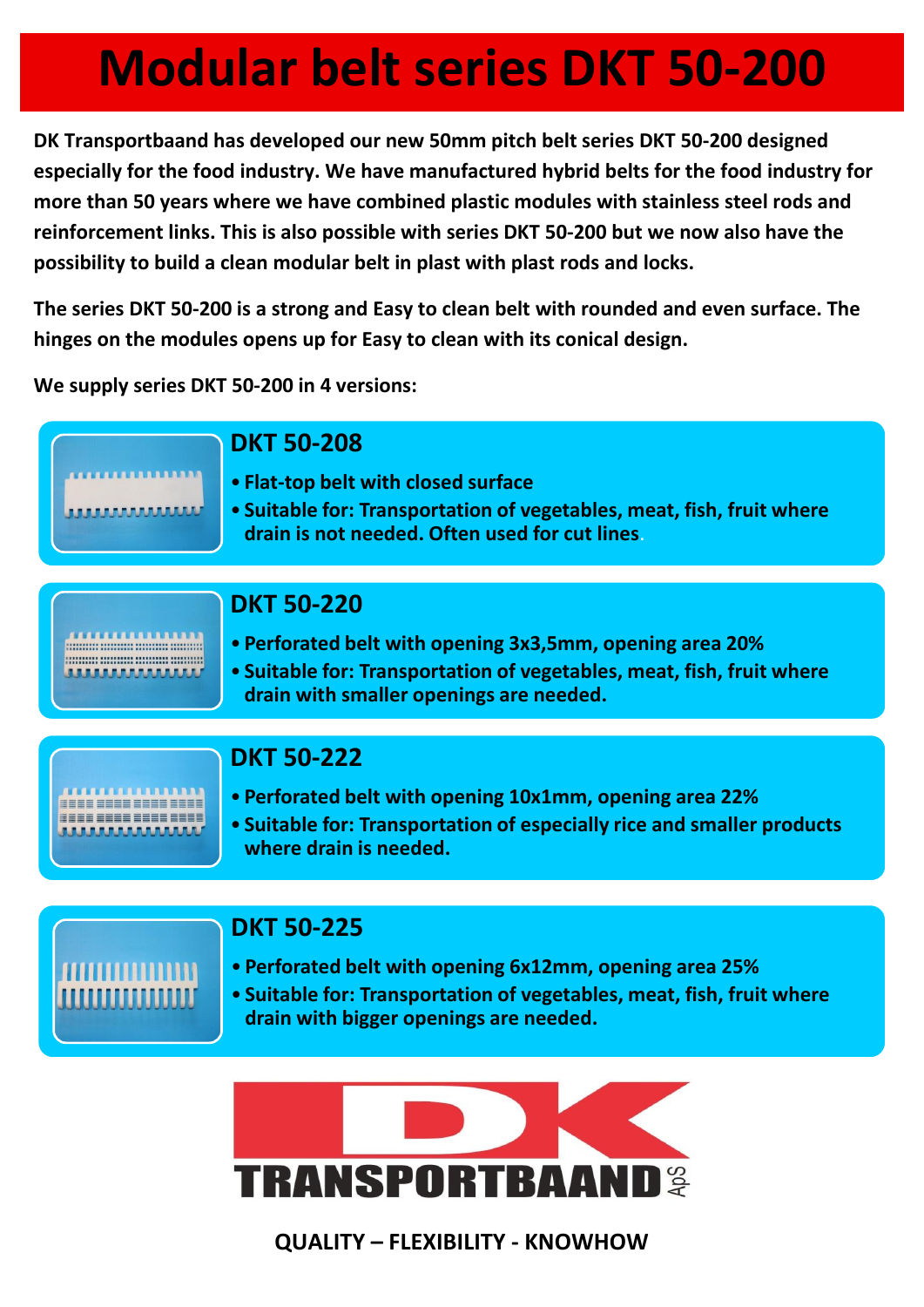### **Flights**

**We supply series DKT 50-200 with moulded flights in 4 heights.**



**When higher flights or special flights are needed we have many other possibilities by constructing a hybrid belt. If side guards or sidechain is needed we can build the series DKT 50- 200 as a hybrid belt.**

**Standard materials:**

**Polypropylene (PP) working temperatures from +5° up to 105° C Very resistant to many chemicals. Tough and strong material with low bending rupture energy at low temperatures. Polyethylene (PEHD) working temperature from -60° up to 66° C Resistant to many chemicals. Tough and flexible material with high bending rupture energy. Polyacetal (POM) working temperature from -40° up to 90° C Hard material with strong pulling force properties. Very stable material at changing temperatures.**

**Colors: White/Nature or Blue.**

**All above materials are FDA approved for direct food contact.**



**QUALITY – FLEXIBILITY – KNOWHOW**